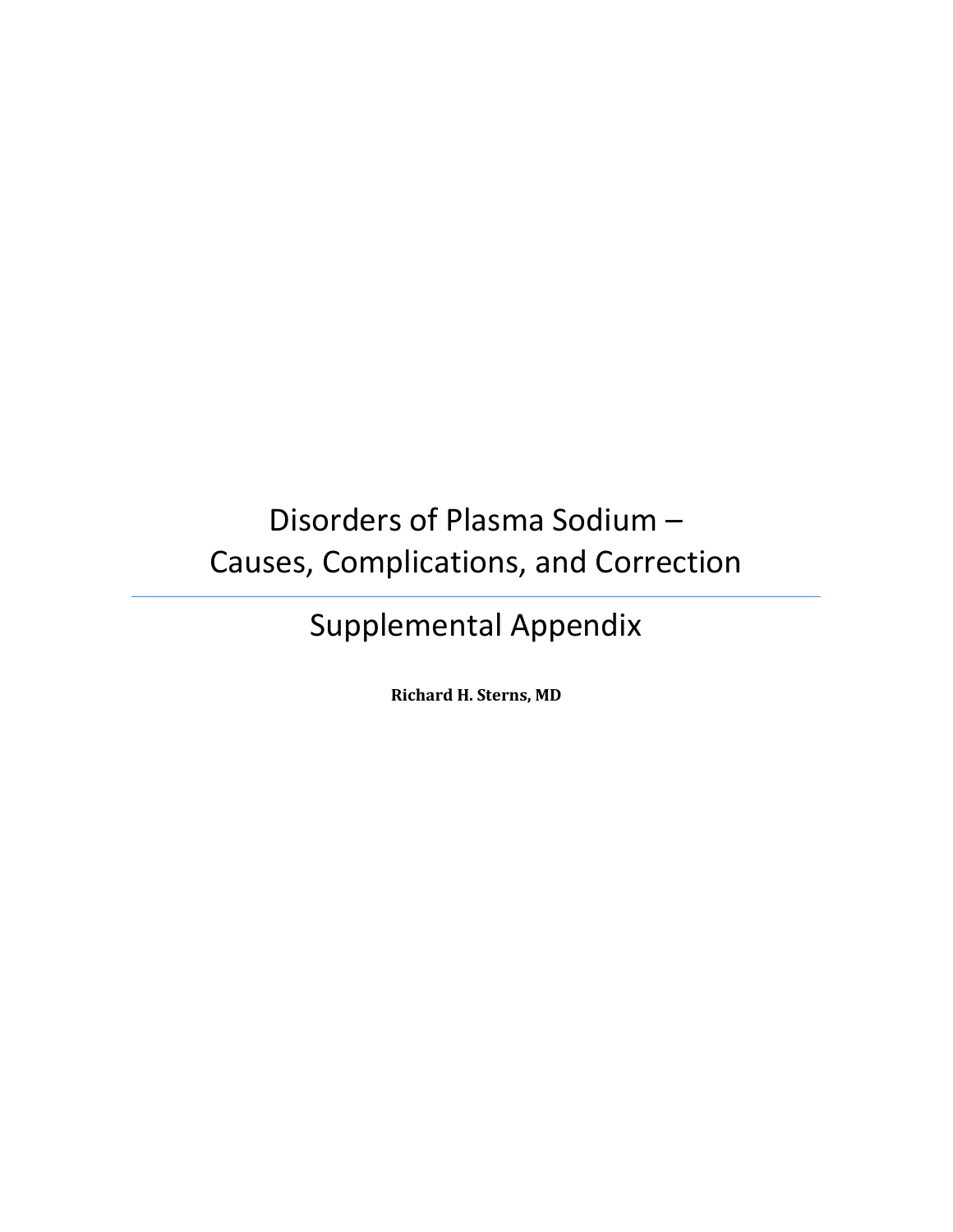# **Table of Contents**

| Pathogenesis of osmotic demyelination | pages 2-3 |
|---------------------------------------|-----------|
| Supplementary references              | page 4    |
| Case Examples                         | pages 5-9 |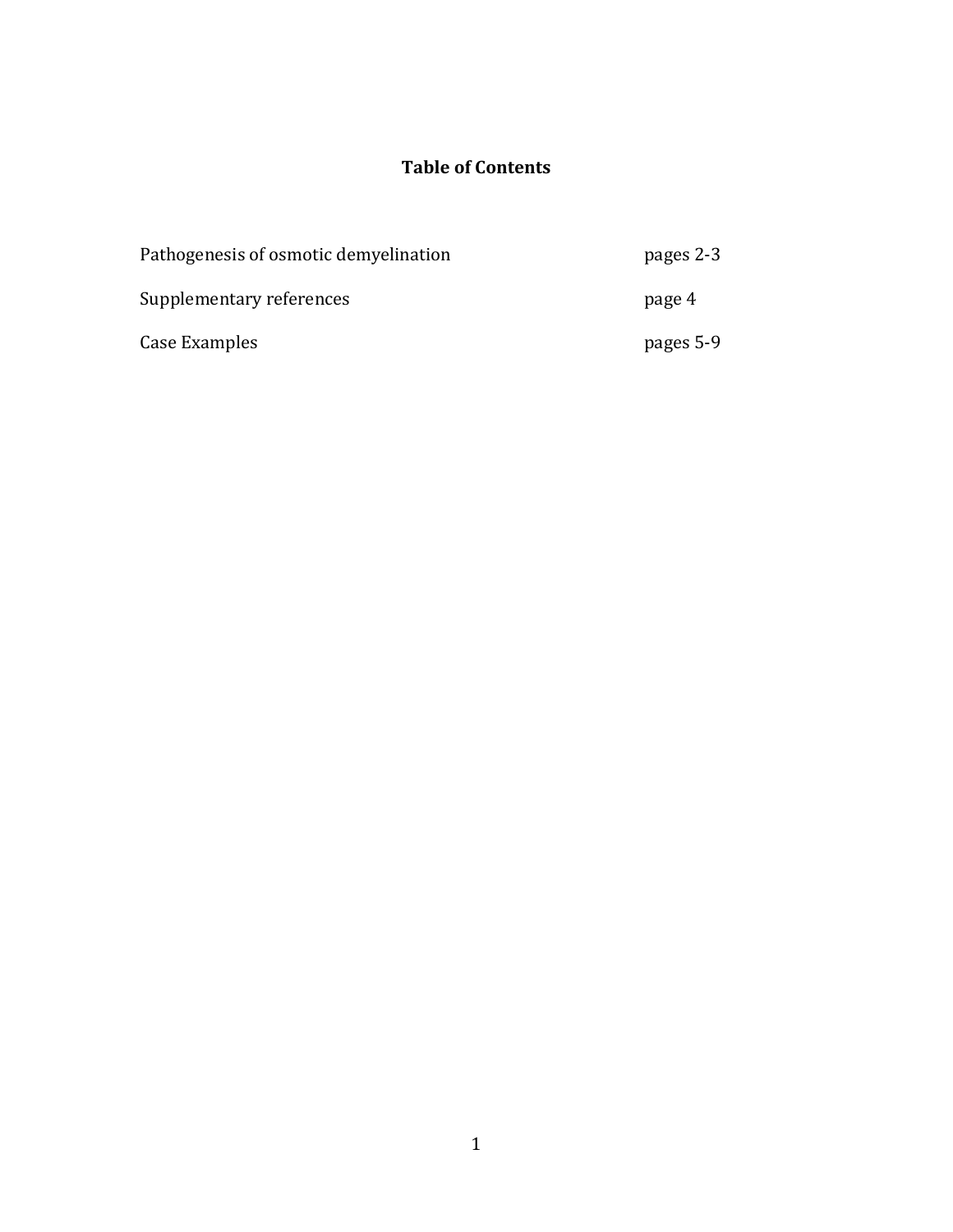### **Pathogenesis of Osmotic Demyelination**

It is well accepted that rapid changes in the plasma sodium concentration can result in brain demyelination, but the precise mechanism underlying this injury is still under investigation. The discovery of bile pigment in the brains of jaundiced patients who died of central pontine myelinolysis led Norenberg to the idea that osmotically-induced disruption of the blood brain barrier might be the cause of the disorder. <sup>1</sup>This was an attractive hypothesis because it had been shown that a rapid rise in plasma osmolality opens the blood brain barrier (BBB), possibly by shrinking endothelial cells and altering their tight junctions.<sup>2,3</sup>

Norenberg's hypothesis was supported by studies by Baker and co-workers which found that development of demyelination in the rat was associated with magnetic resonance indices of BBB disruption and that IgG and C3d were found after rapid correction of hyponatremia in areas of the brain undergoing osmotic demyelination. <sup>4</sup> Because complement is toxic to oligodendrocytes (the cells in the central nervous system involved in synthesizing, organizing and wrapping myelin around nerves), these findings suggested that a rapid increase in plasma sodium leads to BBB disruption, followed by an influx of complement into the brain, which then results in demyelination.

More recently, Gangkam-Kengne and co-workers found that under some conditions, osmotic opening of the blood brain barrier could be dissociated from subsequent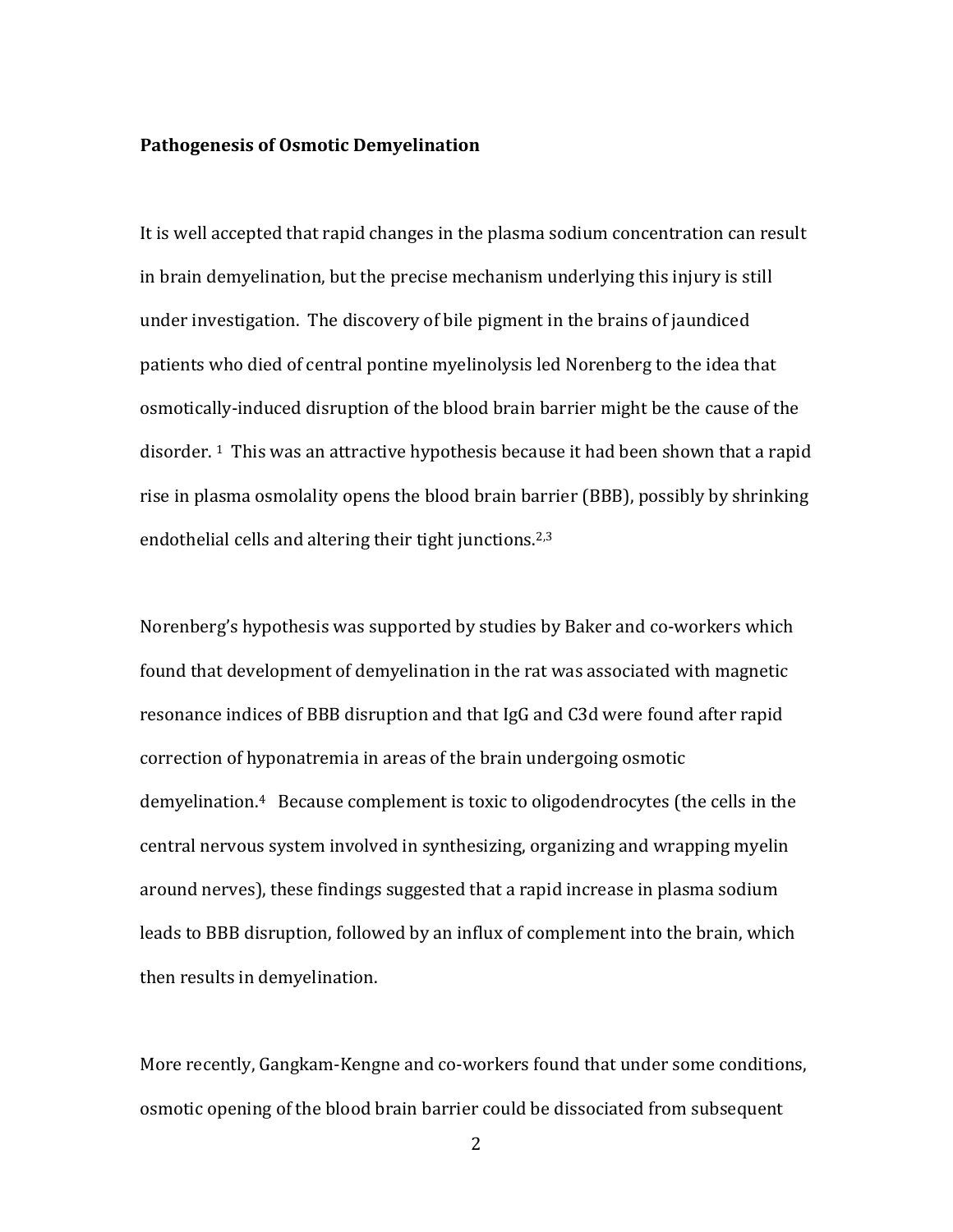demyelination and suggested that injury to astrocytes was the primary lesion in osmotic demyelination. <sup>5</sup> Studying the temporal relationship between astrocyte loss and myelin loss in a rat model of osmotic demyelination, these investigators found that astrocyte death precedes demyelination. Astrocytes, the most abundant cell type in the nervous system, regulate water homeostasis in the brain; these cells become depleted of organic osmolytes during the adaptation to hyponatremia, and loss of osmolytes make them more vulnerable to injury from osmotic stress. The foot processes of astrocytes encircle brain capillaries and interact with endothelial cells, oligodendrocytes, and microglia.6 There is evidence that alterations in astrocyte proteins, such as aquaporins, which regulate water and ion flux, directly affect the ability of oligodendrocytes to maintain myelin structure and integrity.<sup>7</sup> Connexins connect astrocytes to each other and to oligodendrocytes in a network whose integrity is crucial for myelination and remyelination after demyelinative injury.5,7 In addition, astrocytes play an important role in inducing endothelial cells to form the tight junctions characteristic of the  $BBB<sup>8</sup>$  and signaling between astrocytes and endothelial cells can lead to rapid and transient opening of the BBB. <sup>6</sup> Therefore, shrinkage and subsequent apoptosis of astrocytes could explain many of the phenomena that occur after rapid correction of chronic hyponatremia: transient opening of the blood brain barrier, loss of myelin-producing oligodendroytes and proliferation of microglia.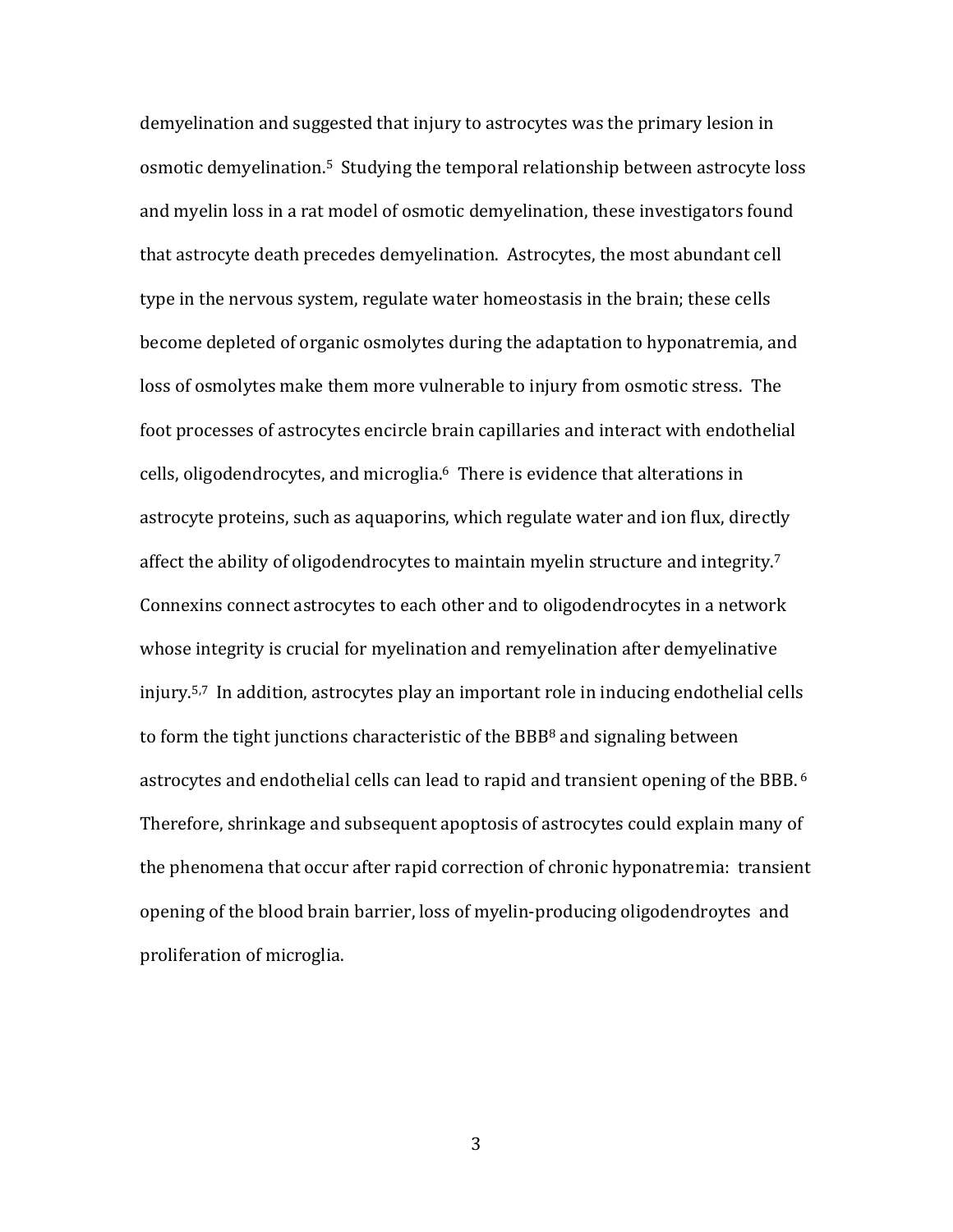#### **Supplemental References**

- 1. Norenberg MD. A hypothesis of osmotic endothelial injury: a pathogenetic mechanism in central pontine myelinolysis. Archives of Neurology 1983;40:66-69.
- 2. Brightman MW, Hori M, Rapoport SI, Reese TS, Westergaard E. Osmotic opening of tight junctions in cerebral endothelium. J Comp Neurol 1973;152:317-25.
- 3. Dorovini-Zis K, Bowman PD, Betz AL, Goldstein GW. Hyperosmotic urea reversibly opens the tight junctions between brain capillary endothelial cells in cell culture. J Neuropathol Exp Neurol. 1987;46:130-40.
- 4. Baker EA, Tian Y, Adler S, Verbalis JG. Blood-brain barrier disruption and complement activation in the brain following rapid correction of chronic hyponatremia. Experimental neurology. 2000;165:221-30. Dorovini-Zis K,
- 5. Kengne FG, Nicaise C, Soupart A, et al. Astrocytes are an early target in osmotic demyelination syndrome. Journal of the American Society of Nephrology 2011; 22:1834-45.
- 6. Abbott NJ, Ronnback L. Hansson E. Astrocyte-endothelial cell interacations at the blood-brain barrier. Nature Reviews Neruoscience. 2006;7:41-53.
- 7. Cotrina M, Nedergaard M. Brain connexins in demyelinating diseases: therapeutic potential of glial targets. Brain Res. 2012;1787:61-68.
- 8. Janzer RC, Raff MC. Astrocytes induce blood-brain barrier properties in endothelial cells. Nature 1987; 325:253-57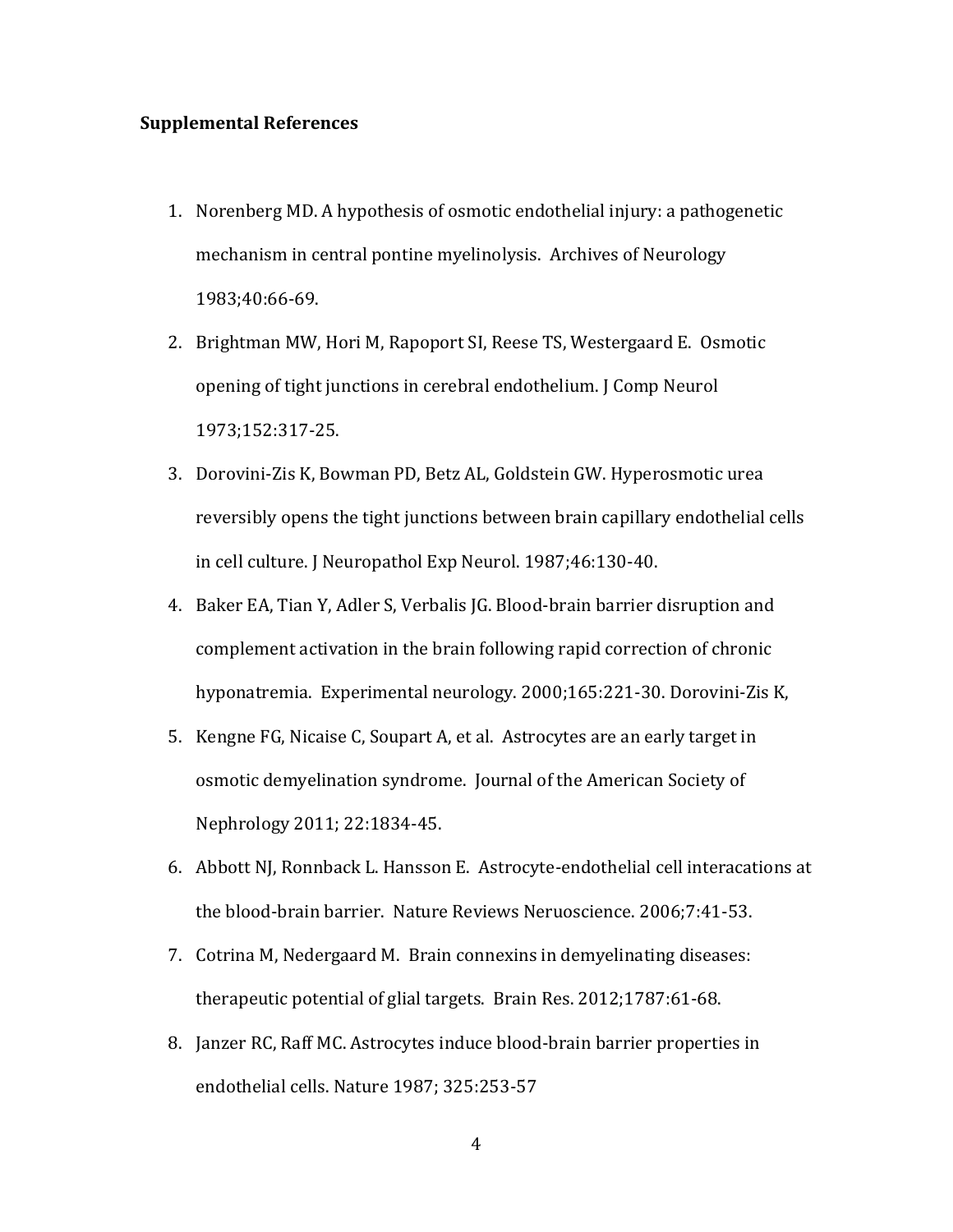#### **Case Examples**

#### **Case 1**

A 57 year old woman with a 20 year history of bipolar disorder treated with lithium undergoes abdominal surgery and is given nothing by mouth beginning at midnight the night before her operation. Two days after surgery she becomes unresponsive. Perioperative input is 6250 ml 5% dextrose in lactated Ringer's solution (sodium concentration 130 mmol per liter), and urine output is 5870 ml. Pre-operative plasma sodium was normal and 24 hours after surgery it is 168 mmol per liter. She is treated with 5% dextrose in 0.45% saline (sodium concentration 77 mmol per liter) at 100 ml per hr and plasma sodium increases to 175 mmol per liter over 8 hours. Urine osmolality is 159 mOsm per kilogram, urine sodium is 36 mmol per liter and urine potassium is 9 mmol per liter.

The patient has nephrogenic diabetes insipidus caused by long-term lithium therapy. Pre-operative plasma sodium was normal because thirst prompted her to replace urinary water losses. Perioperative fluids were nearly isotonic, providing her with almost no electrolyte-free water. Therefore, excretion of dilute urine without water replacement resulted in a rapid onset of severe hypernatremia with neurological symptoms. Treatment with 0.45% saline at 100 ml per hr was inadequate, because only 50 ml per hr of electrolyte-free water was provided, less than half the rate of urinary water losses. A rapid onset of severe hypernatremia risks osmotic demyelination and the plasma sodium should be rapidly re-lowered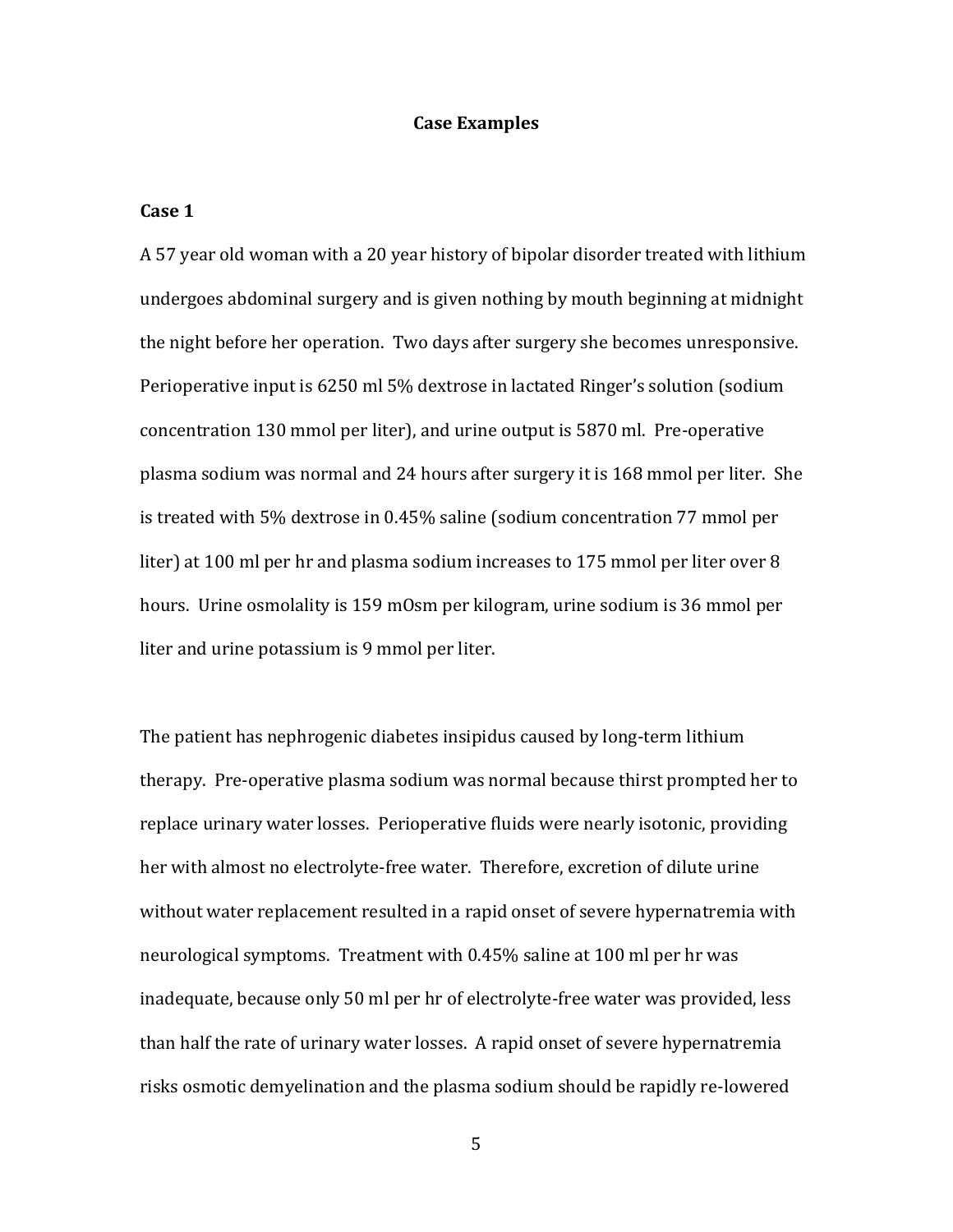with a rapid infusion of 5% dextrose in water, combined with furosemide to eliminate the excess sodium given to her in the intravenous fluids.

#### **Case 2**

A 50 year old man is admitted with subarachnoid hemorrhage. He is treated with intravenous 0.9% sodium chloride (sodium concentration 154 mmol per liter) at 200 ml per hr, and plasma sodium gradually falls from normal to 125 mmol per liter. He is then treated with 4.5 liters of intravenous fluid having an average sodium concentration of 300 mmol per liter, and is given nothing by mouth. Despite therapy with hypertonic fluids, plasma sodium does not change. The 24 hour urine output is 4.8 liters, urine osmolality is 625 mOsm per kilogram, urine sodium 263 mmol per liter and urine potassium 24 mmol per liter.

This patient has the syndrome of inappropriate antidiuretic hormone secretion (SIADH) caused by subarachnoid hemorrhage. Vasopressin secreted in response to his acute neurological injury caused the urine to be concentrated (urine osmolality 625 mOsm per kilogram) despite the presence of hypotonic hyponatremia and large amounts of sodium were excreted in the urine because of volume expansion with isotonic saline. The plasma sodium concentration fell because the urine was hypertonic (urine sodium plus potassium concentration equals 287 mmol per liter). The sodium contained in two liters of isotonic saline can be excreted in just over one liter of hypertonic urine; the net effect is positive electrolyte-free water balance, weight gain and hyponatremia. Intravenous fluid with a sodium concentration of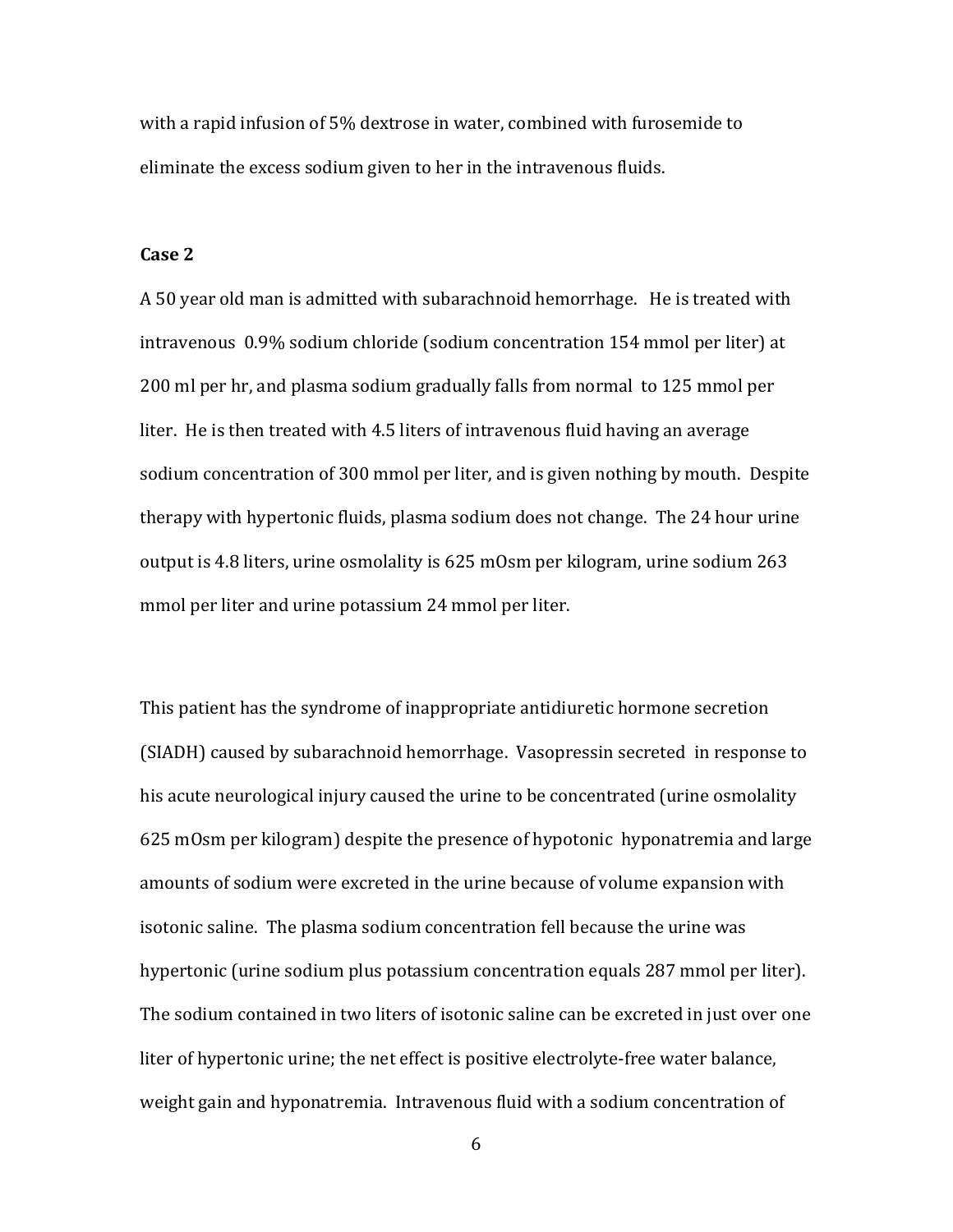300 mmol per liter was ineffective because the sodium plus potassium concentration of the infusate and its rate of input was nearly matched by the sodium plus potassium concentration of the urine and its rate of output. If urine output continues at its current rate and composition, infusion of 3% saline (sodium concentration 513 mmol per liter) at 100 ml per hour would approximately replace urinary sodium losses, allowing net electrolyte-free water loss which would increase the plasma sodium.

## **Case 3**

A 30 year old woman with von Willebrand's disease is treated with desmopressin before and after cholecystectomy to prevent bleeding. On the third hospital day, she has a major motor seizure. Plasma sodium concentration is 109 mmol per liter, urine osmolality is 325 millisomoles per kg, urine sodium is 114 mmol per liter and urine potassium is 9 mmol per liter. She is treated with 3% saline (sodium concentration 513 mmol per liter) at 100 ml per hour (2 ml per kg body weight per hour) for 5 hours and plasma sodium increases to 119 mmol per liter. During the next eight hours all fluid intake is withheld, the plasma sodium increases to 127 mmol per liter and she becomes fully alert and oriented. A repeat urine osmolality is 100 mOsm per kilogram and urine output is 600 ml per hr. The next day, plasma sodium is 139 mmol per liter. A day later she becomes unresponsive. Spastic quadriparesis and pseudobulbar palsy develops and, after two weeks, magnetic resonance imaging of the brain confirms the diagnosis of osmotic demyelination syndrome. The patient survives, with permanent, severe disabilities.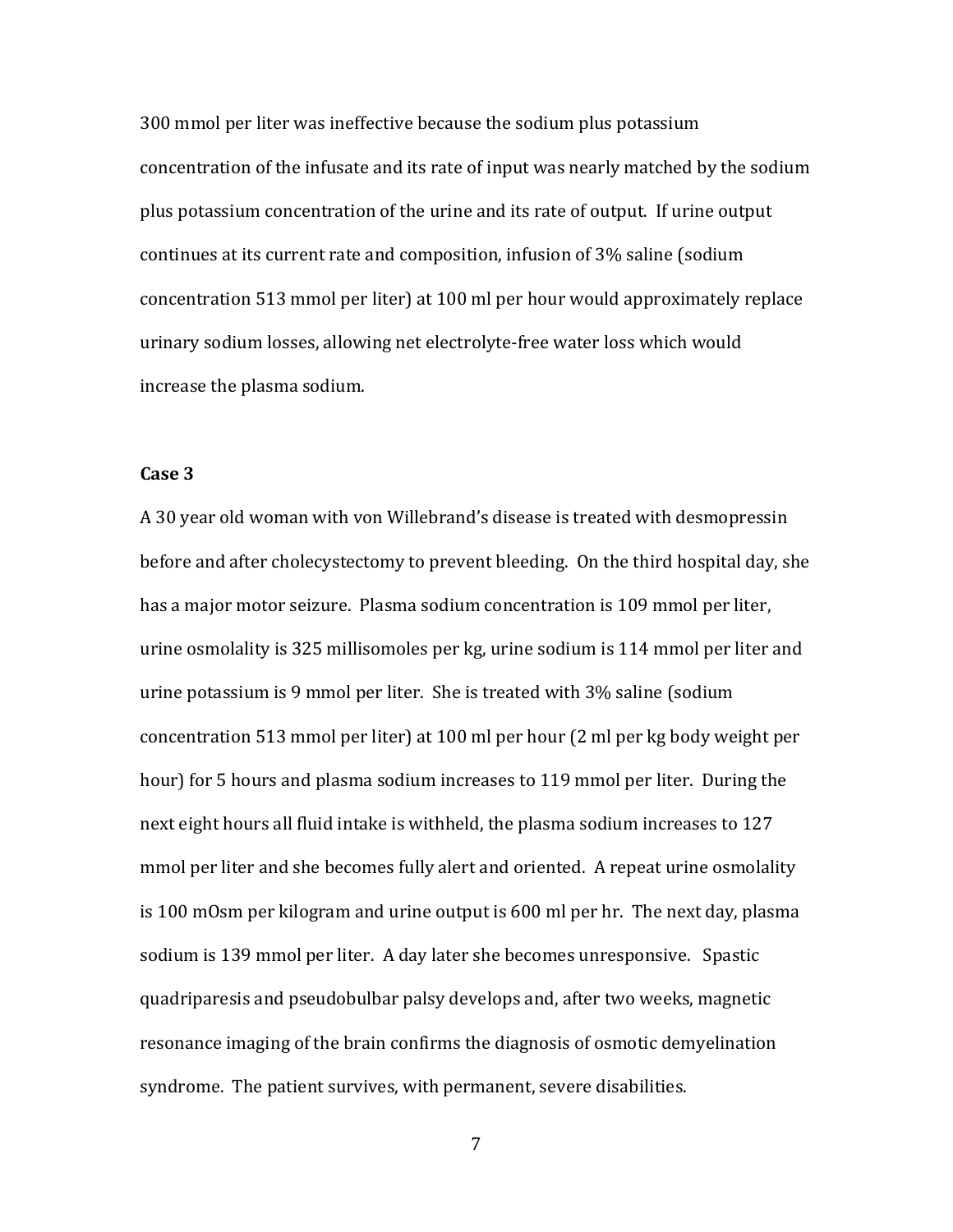The patient developed symptomatic hyponatremia due to exogenous antidiuretic hormone (desmopressin). Because of severe symptoms, administration of 3% saline was indicated to increase plasma sodium by 4 to 6 mmol per liter. Absent urinary water losses, an increase of 10 mmol per liter would be expected, because 1 ml of 3% saline per kg body weight should increase the plasma sodium by approximately 1 mmol per liter and she was given 10 ml per kg. However, as the effect of desmopressin wore off and plasma hypotonicity suppressed endogenous vasopressin secretion, the urine became maximally dilute, and the plasma sodium continued to increase owing to urinary water losses. Three days of hyponatremia was sufficient time for brain cells to adapt; the large, rapid increase in plasma sodium (30 mmol per liter in 28 hours) caused osmotic demyelination, with a typical biphasic clinical course, and this resulted in permanent brain damage.

### **Case 4**

A 60 year old man with a history of heavy beer drinking presents with confusion, weakness and falls 10 days after being started on hydrochlorthiazide for the treatment of hypertension. Serum sodium is 104 mmol per liter and serum potassium is 2.5 mmol per liter. Urine osmolality is 650 mOsm per kilogram and urine sodium is 10 mmol per liter. Hydrochlorthiazide is discontinued and he is treated with potassium supplements and 2 micrograms of desmopressin subcutaneously. Over the next six days, repeat doses of desmopressin are given every eight hours and he is also treated with an infusion of 3% saline that is adjusted to achieve a 4 mmol per liter daily increase in plasma sodium. When the